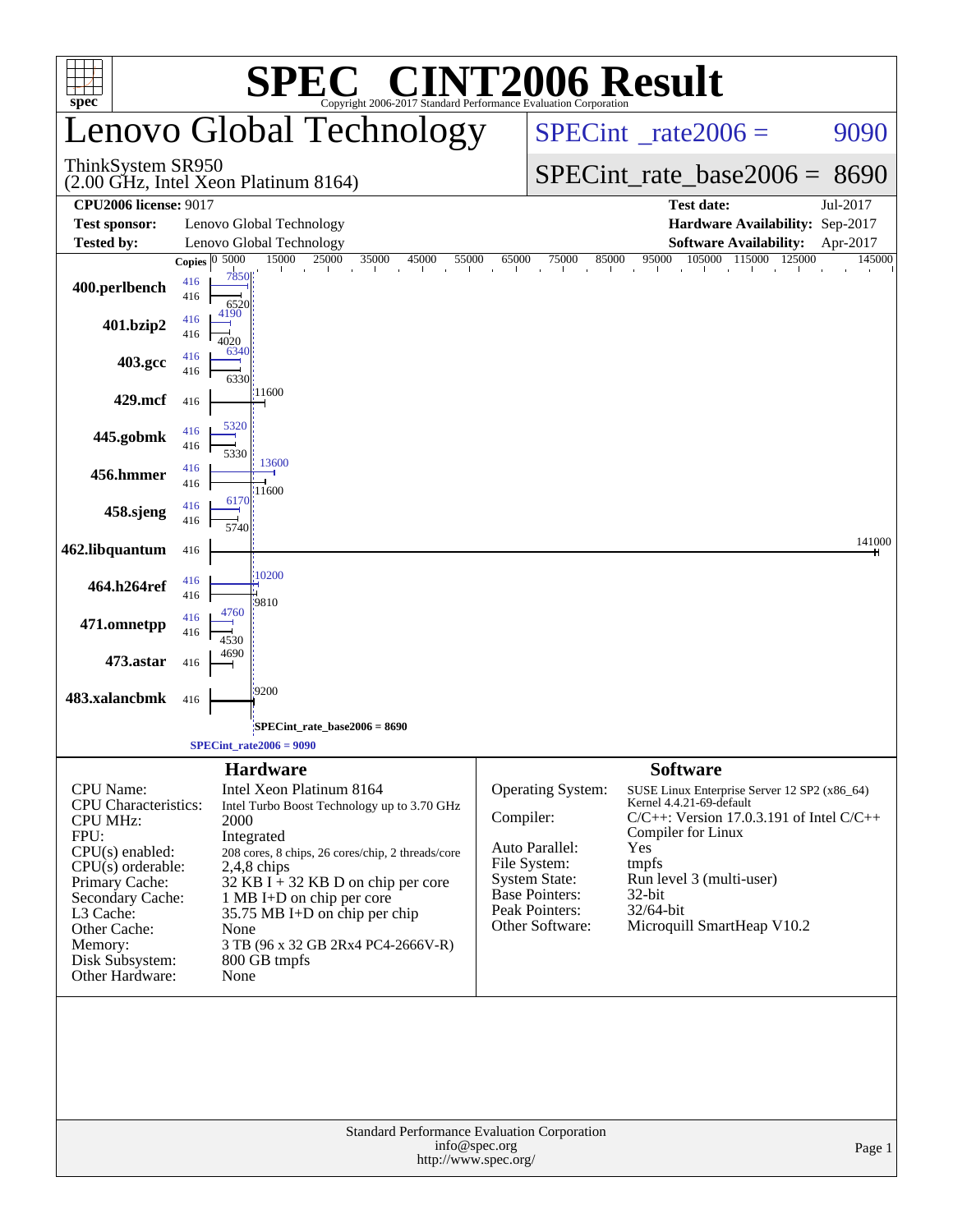

# enovo Global Technology

#### ThinkSystem SR950

(2.00 GHz, Intel Xeon Platinum 8164)

SPECint rate $2006 = 9090$ 

### [SPECint\\_rate\\_base2006 =](http://www.spec.org/auto/cpu2006/Docs/result-fields.html#SPECintratebase2006) 8690

**[Test sponsor:](http://www.spec.org/auto/cpu2006/Docs/result-fields.html#Testsponsor)** Lenovo Global Technology **[Hardware Availability:](http://www.spec.org/auto/cpu2006/Docs/result-fields.html#HardwareAvailability)** Sep-2017

**[CPU2006 license:](http://www.spec.org/auto/cpu2006/Docs/result-fields.html#CPU2006license)** 9017 **[Test date:](http://www.spec.org/auto/cpu2006/Docs/result-fields.html#Testdate)** Jul-2017 **[Tested by:](http://www.spec.org/auto/cpu2006/Docs/result-fields.html#Testedby)** Lenovo Global Technology **[Software Availability:](http://www.spec.org/auto/cpu2006/Docs/result-fields.html#SoftwareAvailability)** Apr-2017

### **[Results Table](http://www.spec.org/auto/cpu2006/Docs/result-fields.html#ResultsTable)**

|                                                                                                            | <b>Base</b>   |                |              |                |        |                |                |               | <b>Peak</b>    |              |                |              |                |              |  |
|------------------------------------------------------------------------------------------------------------|---------------|----------------|--------------|----------------|--------|----------------|----------------|---------------|----------------|--------------|----------------|--------------|----------------|--------------|--|
| <b>Benchmark</b>                                                                                           | <b>Copies</b> | <b>Seconds</b> | <b>Ratio</b> | <b>Seconds</b> | Ratio  | <b>Seconds</b> | <b>Ratio</b>   | <b>Copies</b> | <b>Seconds</b> | <b>Ratio</b> | <b>Seconds</b> | <b>Ratio</b> | <b>Seconds</b> | <b>Ratio</b> |  |
| 400.perlbench                                                                                              | 416           | 624            | 6520         | 623            | 6520   | 623            | 6530           | 416           | 515            | 7890         | 519            | 7830         | 518            | 7850         |  |
| 401.bzip2                                                                                                  | 416           | 998            | 4020         | 1003           | 4000   | 999            | 4020           | 416           | 957            | 4190         | 964            | 4170         | 947            | 4240         |  |
| $403.\mathrm{gcc}$                                                                                         | 416           | 529            | 6330         | 529            | 6330   | 528            | 6340           | 416           | 528            | 6340         | 528            | 6350         | 528            | 6340         |  |
| $429$ .mcf                                                                                                 | 416           | 328            | 11600        | 328            | 11600  | 330            | 11500          | 416           | 328            | 11600        | 328            | 11600        | 330            | 11500        |  |
| $445$ .gobmk                                                                                               | 416           | 820            | 5320         | 819            | 5330   | 819            | 5330           | 416           | 822            | 5310         | 821            | 5320         | 821            | 5320         |  |
| 456.hmmer                                                                                                  | 416           | 336            | 11600        | 333            | 11600  | 333            | 11700 <b>1</b> | 416           | 284            | 13700        | 286            | 13600        | 286            | 13600        |  |
| $458$ .sjeng                                                                                               | 416           | 879            | 5730         | 877            | 5740   | 877            | 5740l          | 416           | 817            | 6160         | 816            | 6170         | 816            | 6170         |  |
| 462.libquantum                                                                                             | 416           | 60.7           | 142000       | 61.1           | 141000 | 61.1           | 141000         | 416           | 60.7           | 142000       | 61.1           | 141000       | 61.1           | 141000       |  |
| 464.h264ref                                                                                                | 416           | 933            | 9870         | 939            | 9810   | 944            | 9750           | 416           | 903            | 10200        | 903            | 10200        | 899            | 10200        |  |
| 471.omnetpp                                                                                                | 416           | 574            | 4530         | 574            | 4530   | 573            | 4540           | 416           | 546            | 4760         | 547            | 4760         | 544            | 4780         |  |
| $473$ . astar                                                                                              | 416           | 623            | 4690         | 622            | 4690   | 623            | 4690           | 416           | 623            | 4690         | 622            | 4690         | 623            | 4690         |  |
| 483.xalancbmk                                                                                              | 416           | 311            | 9220         | 312            | 9200   | 313            | 9180l          | 416           | 311            | 9220         | 312            | 9200         | 313            | 9180         |  |
| 1, 2, 1, 11<br>$\mathbf{D} \cdot \mathbf{I}$<br>2.11<br>$D$ . 1.1 $\cdots$ . 1.1 $\cdots$ . 1.1 $\cdots$ . |               |                |              |                |        |                |                |               |                |              |                |              |                |              |  |

Results appear in the [order in which they were run.](http://www.spec.org/auto/cpu2006/Docs/result-fields.html#RunOrder) Bold underlined text [indicates a median measurement.](http://www.spec.org/auto/cpu2006/Docs/result-fields.html#Median)

### **[Submit Notes](http://www.spec.org/auto/cpu2006/Docs/result-fields.html#SubmitNotes)**

 The numactl mechanism was used to bind copies to processors. The config file option 'submit' was used to generate numactl commands to bind each copy to a specific processor. For details, please see the config file.

### **[Operating System Notes](http://www.spec.org/auto/cpu2006/Docs/result-fields.html#OperatingSystemNotes)**

 Stack size set to unlimited using "ulimit -s unlimited" Tmpfs filesystem can be set with: mount -t tmpfs -o size=800g tmpfs /home Process tuning setting:<br>echo 50000 > /proc echo 50000 > /proc/sys/kernel/sched\_cfs\_bandwidth\_slice\_us echo 240000000 > /proc/sys/kernel/sched\_latency\_ns echo 5000000 > /proc/sys/kernel/sched\_migration\_cost\_ns echo 100000000 > /proc/sys/kernel/sched\_min\_granularity\_ns echo 150000000 > /proc/sys/kernel/sched\_wakeup\_granularity\_ns

### **[Platform Notes](http://www.spec.org/auto/cpu2006/Docs/result-fields.html#PlatformNotes)**

BIOS configuration: Choose Operating Mode set to Maximum Performance SNC set to Enable DCU Streamer Prefetcher set to Disable Stale AtoS set to Enable LLC dead line alloc set to Disable Sysinfo program /home/cpu2006-1.2-ic17.0u3/config/sysinfo.rev6993 Revision 6993 of 2015-11-06 (b5e8d4b4eb51ed28d7f98696cbe290c1) running on Proton8S-SUSE12SP2 Thu Jul 20 01:48:11 2017 Continued on next page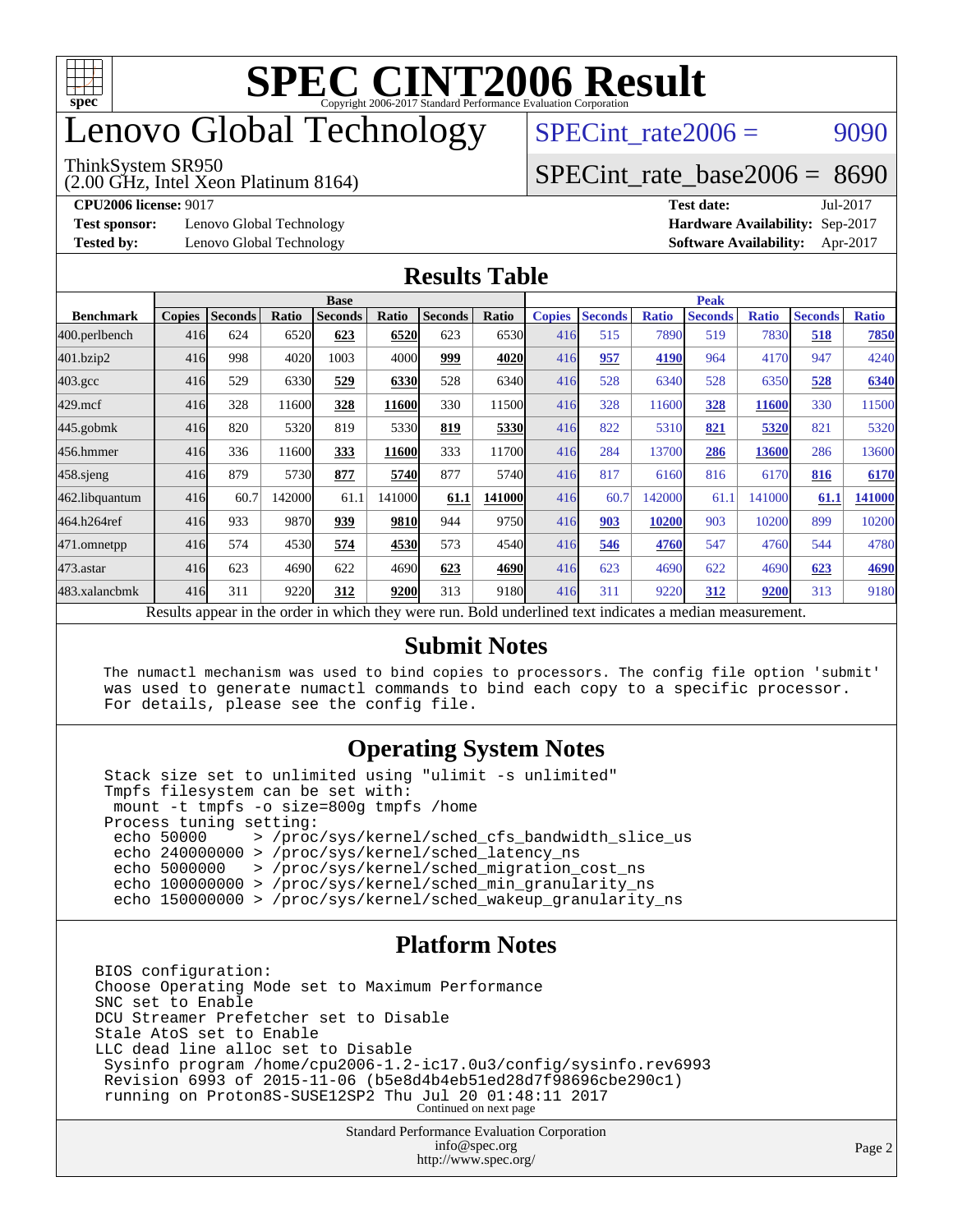

## enovo Global Technology

SPECint rate $2006 = 9090$ 

(2.00 GHz, Intel Xeon Platinum 8164) ThinkSystem SR950

[SPECint\\_rate\\_base2006 =](http://www.spec.org/auto/cpu2006/Docs/result-fields.html#SPECintratebase2006) 8690

**[Test sponsor:](http://www.spec.org/auto/cpu2006/Docs/result-fields.html#Testsponsor)** Lenovo Global Technology **[Hardware Availability:](http://www.spec.org/auto/cpu2006/Docs/result-fields.html#HardwareAvailability)** Sep-2017 **[Tested by:](http://www.spec.org/auto/cpu2006/Docs/result-fields.html#Testedby)** Lenovo Global Technology **[Software Availability:](http://www.spec.org/auto/cpu2006/Docs/result-fields.html#SoftwareAvailability)** Apr-2017

**[CPU2006 license:](http://www.spec.org/auto/cpu2006/Docs/result-fields.html#CPU2006license)** 9017 **[Test date:](http://www.spec.org/auto/cpu2006/Docs/result-fields.html#Testdate)** Jul-2017

### **[Platform Notes \(Continued\)](http://www.spec.org/auto/cpu2006/Docs/result-fields.html#PlatformNotes)**

Standard Performance Evaluation Corporation [info@spec.org](mailto:info@spec.org) <http://www.spec.org/> This section contains SUT (System Under Test) info as seen by some common utilities. To remove or add to this section, see: <http://www.spec.org/cpu2006/Docs/config.html#sysinfo> From /proc/cpuinfo model name : Intel(R) Xeon(R) Platinum 8164 CPU @ 2.00GHz 8 "physical id"s (chips) 416 "processors" cores, siblings (Caution: counting these is hw and system dependent. The following excerpts from /proc/cpuinfo might not be reliable. Use with caution.) cpu cores : 26 siblings : 52 physical 0: cores 0 1 2 3 4 5 6 8 9 10 11 12 13 16 17 18 19 20 21 22 24 25 26 27 28 29 physical 1: cores 0 1 2 3 4 5 6 8 9 10 11 12 13 16 17 18 19 20 21 22 24 25 26 27 28 29 physical 2: cores 0 1 2 3 4 5 6 8 9 10 11 12 13 16 17 18 19 20 21 22 24 25 26 27 28 29 physical 3: cores 0 1 2 3 4 5 6 8 9 10 11 12 13 16 17 18 19 20 21 22 24 25 26 27 28 29 physical 4: cores 0 1 2 3 4 5 6 8 9 10 11 12 13 16 17 18 19 20 21 22 24 25 26 27 28 29 physical 5: cores 0 1 2 3 4 5 6 8 9 10 11 12 13 16 17 18 19 20 21 22 24 25 26 27 28 29 physical 6: cores 0 1 2 3 4 5 6 8 9 10 11 12 13 16 17 18 19 20 21 22 24 25 26 27 28 29 physical 7: cores 0 1 2 3 4 5 6 8 9 10 11 12 13 16 17 18 19 20 21 22 24 25 26 27 28 29 cache size : 36608 KB From /proc/meminfo MemTotal: 3170207836 kB HugePages Total: 0 Hugepagesize: 2048 kB From /etc/\*release\* /etc/\*version\* SuSE-release: SUSE Linux Enterprise Server 12 (x86\_64) VERSION = 12 PATCHLEVEL = 2 # This file is deprecated and will be removed in a future service pack or release. # Please check /etc/os-release for details about this release. os-release: NAME="SLES" VERSION="12-SP2" VERSION\_ID="12.2" PRETTY\_NAME="SUSE Linux Enterprise Server 12 SP2" ID="sles" ANSI\_COLOR="0;32" Continued on next page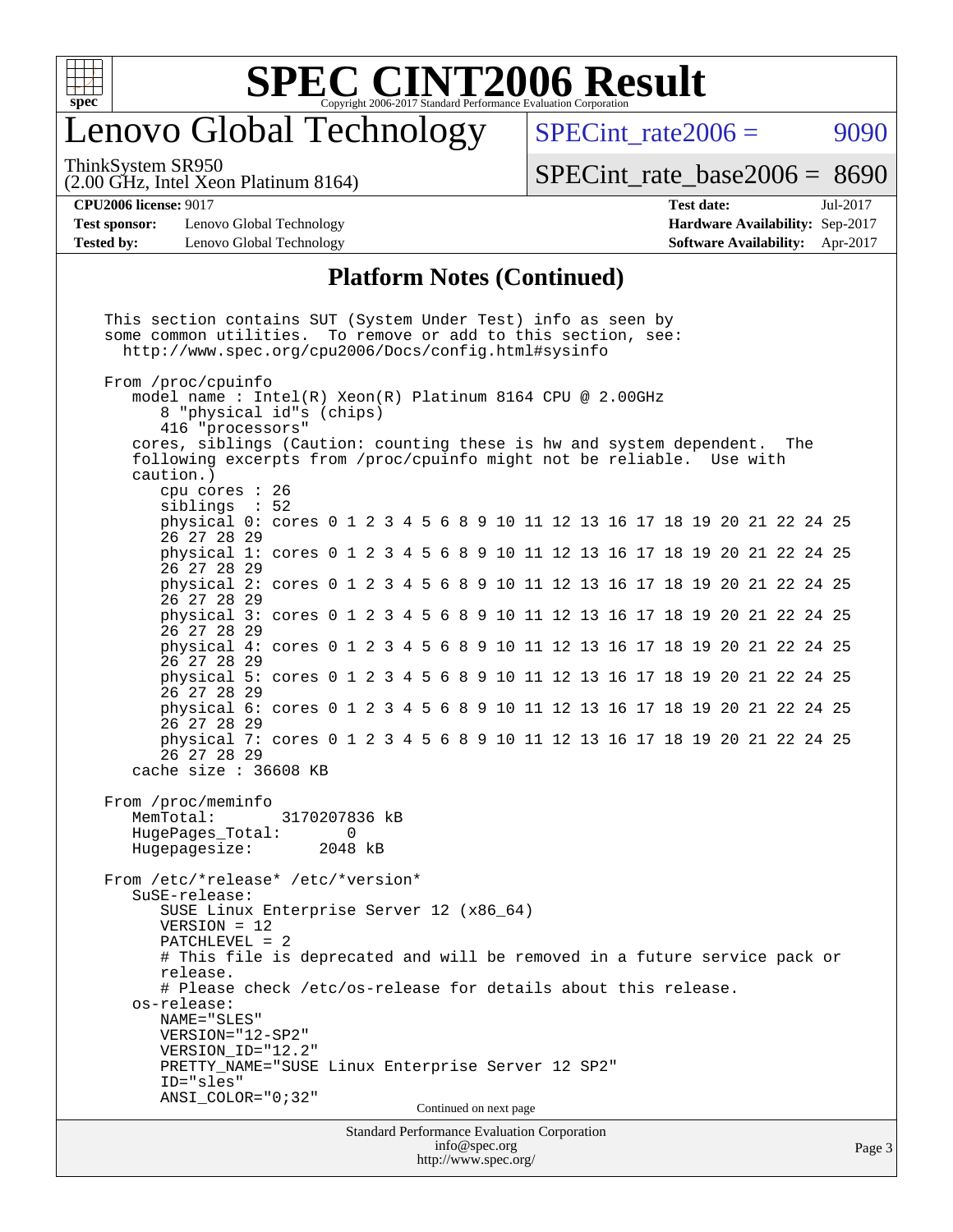

## enovo Global Technology

ThinkSystem SR950

SPECint rate $2006 = 9090$ 

(2.00 GHz, Intel Xeon Platinum 8164)

[SPECint\\_rate\\_base2006 =](http://www.spec.org/auto/cpu2006/Docs/result-fields.html#SPECintratebase2006) 8690

**[Test sponsor:](http://www.spec.org/auto/cpu2006/Docs/result-fields.html#Testsponsor)** Lenovo Global Technology **[Hardware Availability:](http://www.spec.org/auto/cpu2006/Docs/result-fields.html#HardwareAvailability)** Sep-2017

**[CPU2006 license:](http://www.spec.org/auto/cpu2006/Docs/result-fields.html#CPU2006license)** 9017 **[Test date:](http://www.spec.org/auto/cpu2006/Docs/result-fields.html#Testdate)** Jul-2017 **[Tested by:](http://www.spec.org/auto/cpu2006/Docs/result-fields.html#Testedby)** Lenovo Global Technology **[Software Availability:](http://www.spec.org/auto/cpu2006/Docs/result-fields.html#SoftwareAvailability)** Apr-2017

### **[Platform Notes \(Continued\)](http://www.spec.org/auto/cpu2006/Docs/result-fields.html#PlatformNotes)**

CPE\_NAME="cpe:/o:suse:sles:12:sp2"

uname -a:

 Linux Proton8S-SUSE12SP2 4.4.21-69-default #1 SMP Tue Oct 25 10:58:20 UTC 2016 (9464f67) x86\_64 x86\_64 x86\_64 GNU/Linux

run-level 3 Jul 20 01:44

SPEC is set to: /home/cpu2006-1.2-ic17.0u3<br>Filesystem Type Size Used Avail Filesystem Type Size Used Avail Use% Mounted on tmpfs tmpfs 800G 5.0G 796G 1% /home Additional information from dmidecode:

 Warning: Use caution when you interpret this section. The 'dmidecode' program reads system data which is "intended to allow hardware to be accurately determined", but the intent may not be met, as there are frequent changes to hardware, firmware, and the "DMTF SMBIOS" standard.

 BIOS Lenovo -[PSE105L-1.00]- 06/22/2017 Memory: 96x Samsung M393A4K40BB2-CTD 32 GB 2 rank 2666 MHz

(End of data from sysinfo program)

### **[General Notes](http://www.spec.org/auto/cpu2006/Docs/result-fields.html#GeneralNotes)**

Environment variables set by runspec before the start of the run: LD\_LIBRARY\_PATH = "/home/cpu2006-1.2-ic17.0u3/lib/ia32:/home/cpu2006-1.2-ic17.0u3/lib/intel64:/home/cpu2006-1.2-ic17.0u3/sh10.2"

 Binaries compiled on a system with 1x Intel Core i7-4790 CPU + 32GB RAM memory using Redhat Enterprise Linux 7.2 Transparent Huge Pages enabled by default Filesystem page cache cleared with: shell invocation of 'sync; echo 3 > /proc/sys/vm/drop\_caches' prior to run runspec command invoked through numactl i.e.: numactl --interleave=all runspec <etc>

### **[Base Compiler Invocation](http://www.spec.org/auto/cpu2006/Docs/result-fields.html#BaseCompilerInvocation)**

#### [C benchmarks](http://www.spec.org/auto/cpu2006/Docs/result-fields.html#Cbenchmarks):

[icc -m32 -L/opt/intel/compilers\\_and\\_libraries\\_2017/linux/lib/ia32](http://www.spec.org/cpu2006/results/res2017q4/cpu2006-20170917-49356.flags.html#user_CCbase_intel_icc_c29f3ff5a7ed067b11e4ec10a03f03ae)

[C++ benchmarks:](http://www.spec.org/auto/cpu2006/Docs/result-fields.html#CXXbenchmarks)

[icpc -m32 -L/opt/intel/compilers\\_and\\_libraries\\_2017/linux/lib/ia32](http://www.spec.org/cpu2006/results/res2017q4/cpu2006-20170917-49356.flags.html#user_CXXbase_intel_icpc_8c35c7808b62dab9ae41a1aa06361b6b)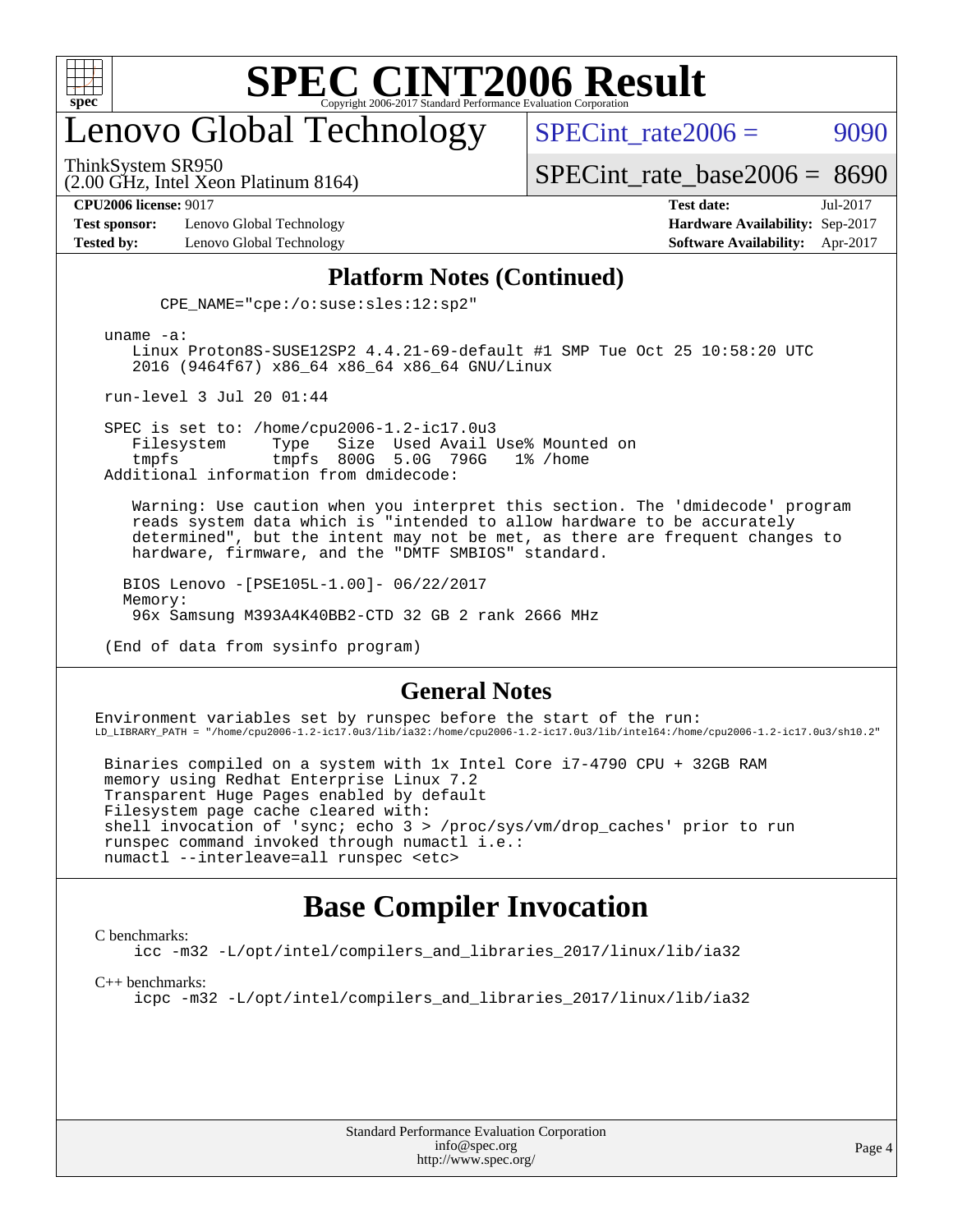

# enovo Global Technology

ThinkSystem SR950

(2.00 GHz, Intel Xeon Platinum 8164)

 $SPECTnt_rate2006 = 9090$ 

[SPECint\\_rate\\_base2006 =](http://www.spec.org/auto/cpu2006/Docs/result-fields.html#SPECintratebase2006) 8690

**[Test sponsor:](http://www.spec.org/auto/cpu2006/Docs/result-fields.html#Testsponsor)** Lenovo Global Technology **[Hardware Availability:](http://www.spec.org/auto/cpu2006/Docs/result-fields.html#HardwareAvailability)** Sep-2017

**[CPU2006 license:](http://www.spec.org/auto/cpu2006/Docs/result-fields.html#CPU2006license)** 9017 **[Test date:](http://www.spec.org/auto/cpu2006/Docs/result-fields.html#Testdate)** Jul-2017 **[Tested by:](http://www.spec.org/auto/cpu2006/Docs/result-fields.html#Testedby)** Lenovo Global Technology **[Software Availability:](http://www.spec.org/auto/cpu2006/Docs/result-fields.html#SoftwareAvailability)** Apr-2017

## **[Base Portability Flags](http://www.spec.org/auto/cpu2006/Docs/result-fields.html#BasePortabilityFlags)**

| 400.perlbench: -D_FILE_OFFSET_BITS=64 -DSPEC_CPU_LINUX_IA32 |
|-------------------------------------------------------------|
|                                                             |
|                                                             |
|                                                             |
|                                                             |
|                                                             |
|                                                             |
| 462.libquantum: -D_FILE_OFFSET_BITS=64 -DSPEC_CPU_LINUX     |
|                                                             |
|                                                             |
|                                                             |
| 483.xalancbmk: -D FILE OFFSET BITS=64 -DSPEC CPU LINUX      |
|                                                             |

## **[Base Optimization Flags](http://www.spec.org/auto/cpu2006/Docs/result-fields.html#BaseOptimizationFlags)**

[C benchmarks](http://www.spec.org/auto/cpu2006/Docs/result-fields.html#Cbenchmarks):

[-xCORE-AVX512](http://www.spec.org/cpu2006/results/res2017q4/cpu2006-20170917-49356.flags.html#user_CCbase_f-xCORE-AVX512) [-ipo](http://www.spec.org/cpu2006/results/res2017q4/cpu2006-20170917-49356.flags.html#user_CCbase_f-ipo) [-O3](http://www.spec.org/cpu2006/results/res2017q4/cpu2006-20170917-49356.flags.html#user_CCbase_f-O3) [-no-prec-div](http://www.spec.org/cpu2006/results/res2017q4/cpu2006-20170917-49356.flags.html#user_CCbase_f-no-prec-div) [-qopt-prefetch](http://www.spec.org/cpu2006/results/res2017q4/cpu2006-20170917-49356.flags.html#user_CCbase_f-qopt-prefetch) [-qopt-mem-layout-trans=3](http://www.spec.org/cpu2006/results/res2017q4/cpu2006-20170917-49356.flags.html#user_CCbase_f-qopt-mem-layout-trans_170f5be61cd2cedc9b54468c59262d5d)

[C++ benchmarks:](http://www.spec.org/auto/cpu2006/Docs/result-fields.html#CXXbenchmarks)

[-xCORE-AVX512](http://www.spec.org/cpu2006/results/res2017q4/cpu2006-20170917-49356.flags.html#user_CXXbase_f-xCORE-AVX512) [-ipo](http://www.spec.org/cpu2006/results/res2017q4/cpu2006-20170917-49356.flags.html#user_CXXbase_f-ipo) [-O3](http://www.spec.org/cpu2006/results/res2017q4/cpu2006-20170917-49356.flags.html#user_CXXbase_f-O3) [-no-prec-div](http://www.spec.org/cpu2006/results/res2017q4/cpu2006-20170917-49356.flags.html#user_CXXbase_f-no-prec-div) [-qopt-prefetch](http://www.spec.org/cpu2006/results/res2017q4/cpu2006-20170917-49356.flags.html#user_CXXbase_f-qopt-prefetch) [-qopt-mem-layout-trans=3](http://www.spec.org/cpu2006/results/res2017q4/cpu2006-20170917-49356.flags.html#user_CXXbase_f-qopt-mem-layout-trans_170f5be61cd2cedc9b54468c59262d5d) [-Wl,-z,muldefs](http://www.spec.org/cpu2006/results/res2017q4/cpu2006-20170917-49356.flags.html#user_CXXbase_link_force_multiple1_74079c344b956b9658436fd1b6dd3a8a) [-L/sh10.2 -lsmartheap](http://www.spec.org/cpu2006/results/res2017q4/cpu2006-20170917-49356.flags.html#user_CXXbase_SmartHeap_b831f2d313e2fffa6dfe3f00ffc1f1c0)

### **[Base Other Flags](http://www.spec.org/auto/cpu2006/Docs/result-fields.html#BaseOtherFlags)**

[C benchmarks](http://www.spec.org/auto/cpu2006/Docs/result-fields.html#Cbenchmarks):

403.gcc: [-Dalloca=\\_alloca](http://www.spec.org/cpu2006/results/res2017q4/cpu2006-20170917-49356.flags.html#b403.gcc_baseEXTRA_CFLAGS_Dalloca_be3056838c12de2578596ca5467af7f3)

### **[Peak Compiler Invocation](http://www.spec.org/auto/cpu2006/Docs/result-fields.html#PeakCompilerInvocation)**

```
C benchmarks (except as noted below): 
icc -m32 -L/opt/intel/compilers_and_libraries_2017/linux/lib/ia32
```
400.perlbench: [icc -m64](http://www.spec.org/cpu2006/results/res2017q4/cpu2006-20170917-49356.flags.html#user_peakCCLD400_perlbench_intel_icc_64bit_bda6cc9af1fdbb0edc3795bac97ada53)

401.bzip2: [icc -m64](http://www.spec.org/cpu2006/results/res2017q4/cpu2006-20170917-49356.flags.html#user_peakCCLD401_bzip2_intel_icc_64bit_bda6cc9af1fdbb0edc3795bac97ada53)

456.hmmer: [icc -m64](http://www.spec.org/cpu2006/results/res2017q4/cpu2006-20170917-49356.flags.html#user_peakCCLD456_hmmer_intel_icc_64bit_bda6cc9af1fdbb0edc3795bac97ada53)

458.sjeng: [icc -m64](http://www.spec.org/cpu2006/results/res2017q4/cpu2006-20170917-49356.flags.html#user_peakCCLD458_sjeng_intel_icc_64bit_bda6cc9af1fdbb0edc3795bac97ada53)

[C++ benchmarks:](http://www.spec.org/auto/cpu2006/Docs/result-fields.html#CXXbenchmarks)

[icpc -m32 -L/opt/intel/compilers\\_and\\_libraries\\_2017/linux/lib/ia32](http://www.spec.org/cpu2006/results/res2017q4/cpu2006-20170917-49356.flags.html#user_CXXpeak_intel_icpc_8c35c7808b62dab9ae41a1aa06361b6b)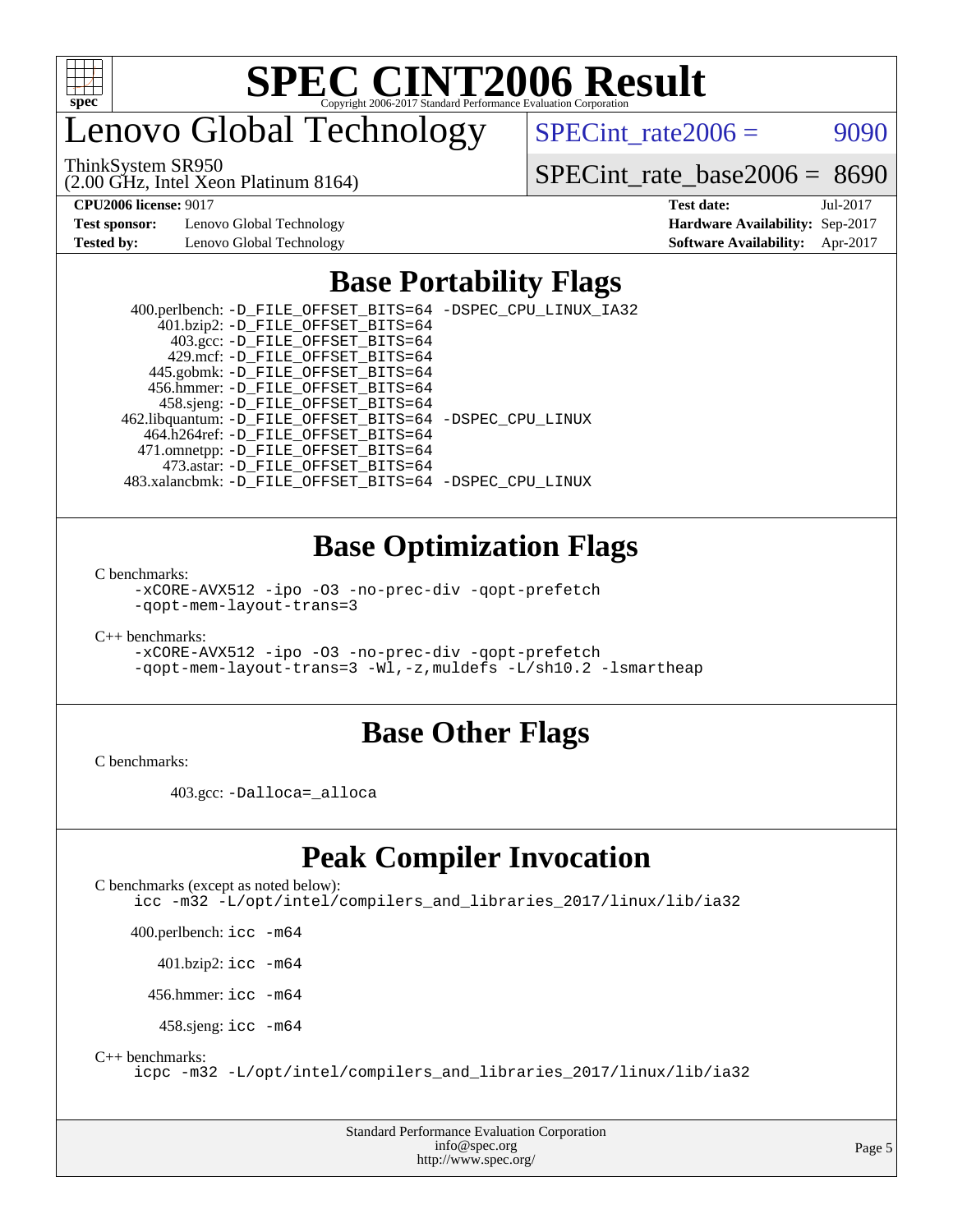

enovo Global Technology

 $SPECTnt_rate2006 = 9090$ 

ThinkSystem SR950

(2.00 GHz, Intel Xeon Platinum 8164)

[SPECint\\_rate\\_base2006 =](http://www.spec.org/auto/cpu2006/Docs/result-fields.html#SPECintratebase2006) 8690

**[Test sponsor:](http://www.spec.org/auto/cpu2006/Docs/result-fields.html#Testsponsor)** Lenovo Global Technology **[Hardware Availability:](http://www.spec.org/auto/cpu2006/Docs/result-fields.html#HardwareAvailability)** Sep-2017

**[CPU2006 license:](http://www.spec.org/auto/cpu2006/Docs/result-fields.html#CPU2006license)** 9017 **[Test date:](http://www.spec.org/auto/cpu2006/Docs/result-fields.html#Testdate)** Jul-2017 **[Tested by:](http://www.spec.org/auto/cpu2006/Docs/result-fields.html#Testedby)** Lenovo Global Technology **[Software Availability:](http://www.spec.org/auto/cpu2006/Docs/result-fields.html#SoftwareAvailability)** Apr-2017

## **[Peak Portability Flags](http://www.spec.org/auto/cpu2006/Docs/result-fields.html#PeakPortabilityFlags)**

 400.perlbench: [-DSPEC\\_CPU\\_LP64](http://www.spec.org/cpu2006/results/res2017q4/cpu2006-20170917-49356.flags.html#b400.perlbench_peakCPORTABILITY_DSPEC_CPU_LP64) [-DSPEC\\_CPU\\_LINUX\\_X64](http://www.spec.org/cpu2006/results/res2017q4/cpu2006-20170917-49356.flags.html#b400.perlbench_peakCPORTABILITY_DSPEC_CPU_LINUX_X64) 401.bzip2: [-DSPEC\\_CPU\\_LP64](http://www.spec.org/cpu2006/results/res2017q4/cpu2006-20170917-49356.flags.html#suite_peakCPORTABILITY401_bzip2_DSPEC_CPU_LP64) 403.gcc: [-D\\_FILE\\_OFFSET\\_BITS=64](http://www.spec.org/cpu2006/results/res2017q4/cpu2006-20170917-49356.flags.html#user_peakPORTABILITY403_gcc_file_offset_bits_64_438cf9856305ebd76870a2c6dc2689ab) 429.mcf: [-D\\_FILE\\_OFFSET\\_BITS=64](http://www.spec.org/cpu2006/results/res2017q4/cpu2006-20170917-49356.flags.html#user_peakPORTABILITY429_mcf_file_offset_bits_64_438cf9856305ebd76870a2c6dc2689ab) 445.gobmk: [-D\\_FILE\\_OFFSET\\_BITS=64](http://www.spec.org/cpu2006/results/res2017q4/cpu2006-20170917-49356.flags.html#user_peakPORTABILITY445_gobmk_file_offset_bits_64_438cf9856305ebd76870a2c6dc2689ab) 456.hmmer: [-DSPEC\\_CPU\\_LP64](http://www.spec.org/cpu2006/results/res2017q4/cpu2006-20170917-49356.flags.html#suite_peakCPORTABILITY456_hmmer_DSPEC_CPU_LP64) 458.sjeng: [-DSPEC\\_CPU\\_LP64](http://www.spec.org/cpu2006/results/res2017q4/cpu2006-20170917-49356.flags.html#suite_peakCPORTABILITY458_sjeng_DSPEC_CPU_LP64) 462.libquantum: [-D\\_FILE\\_OFFSET\\_BITS=64](http://www.spec.org/cpu2006/results/res2017q4/cpu2006-20170917-49356.flags.html#user_peakPORTABILITY462_libquantum_file_offset_bits_64_438cf9856305ebd76870a2c6dc2689ab) [-DSPEC\\_CPU\\_LINUX](http://www.spec.org/cpu2006/results/res2017q4/cpu2006-20170917-49356.flags.html#b462.libquantum_peakCPORTABILITY_DSPEC_CPU_LINUX) 464.h264ref: [-D\\_FILE\\_OFFSET\\_BITS=64](http://www.spec.org/cpu2006/results/res2017q4/cpu2006-20170917-49356.flags.html#user_peakPORTABILITY464_h264ref_file_offset_bits_64_438cf9856305ebd76870a2c6dc2689ab) 471.omnetpp: [-D\\_FILE\\_OFFSET\\_BITS=64](http://www.spec.org/cpu2006/results/res2017q4/cpu2006-20170917-49356.flags.html#user_peakPORTABILITY471_omnetpp_file_offset_bits_64_438cf9856305ebd76870a2c6dc2689ab) 473.astar: [-D\\_FILE\\_OFFSET\\_BITS=64](http://www.spec.org/cpu2006/results/res2017q4/cpu2006-20170917-49356.flags.html#user_peakPORTABILITY473_astar_file_offset_bits_64_438cf9856305ebd76870a2c6dc2689ab) 483.xalancbmk: [-D\\_FILE\\_OFFSET\\_BITS=64](http://www.spec.org/cpu2006/results/res2017q4/cpu2006-20170917-49356.flags.html#user_peakPORTABILITY483_xalancbmk_file_offset_bits_64_438cf9856305ebd76870a2c6dc2689ab) [-DSPEC\\_CPU\\_LINUX](http://www.spec.org/cpu2006/results/res2017q4/cpu2006-20170917-49356.flags.html#b483.xalancbmk_peakCXXPORTABILITY_DSPEC_CPU_LINUX)

## **[Peak Optimization Flags](http://www.spec.org/auto/cpu2006/Docs/result-fields.html#PeakOptimizationFlags)**

[C benchmarks](http://www.spec.org/auto/cpu2006/Docs/result-fields.html#Cbenchmarks):

Standard Performance Evaluation Corporation 400.perlbench: [-prof-gen](http://www.spec.org/cpu2006/results/res2017q4/cpu2006-20170917-49356.flags.html#user_peakPASS1_CFLAGSPASS1_LDCFLAGS400_perlbench_prof_gen_e43856698f6ca7b7e442dfd80e94a8fc)(pass 1) [-prof-use](http://www.spec.org/cpu2006/results/res2017q4/cpu2006-20170917-49356.flags.html#user_peakPASS2_CFLAGSPASS2_LDCFLAGS400_perlbench_prof_use_bccf7792157ff70d64e32fe3e1250b55)(pass 2) [-xCORE-AVX512](http://www.spec.org/cpu2006/results/res2017q4/cpu2006-20170917-49356.flags.html#user_peakPASS2_CFLAGSPASS2_LDCFLAGS400_perlbench_f-xCORE-AVX512)(pass 2) [-par-num-threads=1](http://www.spec.org/cpu2006/results/res2017q4/cpu2006-20170917-49356.flags.html#user_peakPASS1_CFLAGSPASS1_LDCFLAGS400_perlbench_par_num_threads_786a6ff141b4e9e90432e998842df6c2)(pass 1) [-ipo](http://www.spec.org/cpu2006/results/res2017q4/cpu2006-20170917-49356.flags.html#user_peakPASS2_CFLAGSPASS2_LDCFLAGS400_perlbench_f-ipo)(pass 2) [-O3](http://www.spec.org/cpu2006/results/res2017q4/cpu2006-20170917-49356.flags.html#user_peakPASS2_CFLAGSPASS2_LDCFLAGS400_perlbench_f-O3)(pass 2) [-no-prec-div](http://www.spec.org/cpu2006/results/res2017q4/cpu2006-20170917-49356.flags.html#user_peakPASS2_CFLAGSPASS2_LDCFLAGS400_perlbench_f-no-prec-div)(pass 2) [-auto-ilp32](http://www.spec.org/cpu2006/results/res2017q4/cpu2006-20170917-49356.flags.html#user_peakCOPTIMIZE400_perlbench_f-auto-ilp32) [-qopt-mem-layout-trans=3](http://www.spec.org/cpu2006/results/res2017q4/cpu2006-20170917-49356.flags.html#user_peakCOPTIMIZE400_perlbench_f-qopt-mem-layout-trans_170f5be61cd2cedc9b54468c59262d5d) 401.bzip2: [-prof-gen](http://www.spec.org/cpu2006/results/res2017q4/cpu2006-20170917-49356.flags.html#user_peakPASS1_CFLAGSPASS1_LDCFLAGS401_bzip2_prof_gen_e43856698f6ca7b7e442dfd80e94a8fc)(pass 1) [-prof-use](http://www.spec.org/cpu2006/results/res2017q4/cpu2006-20170917-49356.flags.html#user_peakPASS2_CFLAGSPASS2_LDCFLAGS401_bzip2_prof_use_bccf7792157ff70d64e32fe3e1250b55)(pass 2) [-xCORE-AVX512](http://www.spec.org/cpu2006/results/res2017q4/cpu2006-20170917-49356.flags.html#user_peakPASS2_CFLAGSPASS2_LDCFLAGS401_bzip2_f-xCORE-AVX512)(pass 2) [-par-num-threads=1](http://www.spec.org/cpu2006/results/res2017q4/cpu2006-20170917-49356.flags.html#user_peakPASS1_CFLAGSPASS1_LDCFLAGS401_bzip2_par_num_threads_786a6ff141b4e9e90432e998842df6c2)(pass 1) [-ipo](http://www.spec.org/cpu2006/results/res2017q4/cpu2006-20170917-49356.flags.html#user_peakPASS2_CFLAGSPASS2_LDCFLAGS401_bzip2_f-ipo)(pass 2) [-O3](http://www.spec.org/cpu2006/results/res2017q4/cpu2006-20170917-49356.flags.html#user_peakPASS2_CFLAGSPASS2_LDCFLAGS401_bzip2_f-O3)(pass 2) [-no-prec-div](http://www.spec.org/cpu2006/results/res2017q4/cpu2006-20170917-49356.flags.html#user_peakPASS2_CFLAGSPASS2_LDCFLAGS401_bzip2_f-no-prec-div)(pass 2) [-qopt-prefetch](http://www.spec.org/cpu2006/results/res2017q4/cpu2006-20170917-49356.flags.html#user_peakCOPTIMIZE401_bzip2_f-qopt-prefetch) [-auto-ilp32](http://www.spec.org/cpu2006/results/res2017q4/cpu2006-20170917-49356.flags.html#user_peakCOPTIMIZE401_bzip2_f-auto-ilp32) [-qopt-mem-layout-trans=3](http://www.spec.org/cpu2006/results/res2017q4/cpu2006-20170917-49356.flags.html#user_peakCOPTIMIZE401_bzip2_f-qopt-mem-layout-trans_170f5be61cd2cedc9b54468c59262d5d) 403.gcc: [-xCORE-AVX512](http://www.spec.org/cpu2006/results/res2017q4/cpu2006-20170917-49356.flags.html#user_peakOPTIMIZE403_gcc_f-xCORE-AVX512) [-ipo](http://www.spec.org/cpu2006/results/res2017q4/cpu2006-20170917-49356.flags.html#user_peakOPTIMIZE403_gcc_f-ipo) [-O3](http://www.spec.org/cpu2006/results/res2017q4/cpu2006-20170917-49356.flags.html#user_peakOPTIMIZE403_gcc_f-O3) [-no-prec-div](http://www.spec.org/cpu2006/results/res2017q4/cpu2006-20170917-49356.flags.html#user_peakOPTIMIZE403_gcc_f-no-prec-div) [-qopt-mem-layout-trans=3](http://www.spec.org/cpu2006/results/res2017q4/cpu2006-20170917-49356.flags.html#user_peakCOPTIMIZE403_gcc_f-qopt-mem-layout-trans_170f5be61cd2cedc9b54468c59262d5d)  $429$ .mcf: basepeak = yes 445.gobmk: [-prof-gen](http://www.spec.org/cpu2006/results/res2017q4/cpu2006-20170917-49356.flags.html#user_peakPASS1_CFLAGSPASS1_LDCFLAGS445_gobmk_prof_gen_e43856698f6ca7b7e442dfd80e94a8fc)(pass 1) [-prof-use](http://www.spec.org/cpu2006/results/res2017q4/cpu2006-20170917-49356.flags.html#user_peakPASS2_CFLAGSPASS2_LDCFLAGSPASS2_LDFLAGS445_gobmk_prof_use_bccf7792157ff70d64e32fe3e1250b55)(pass 2) [-xCORE-AVX512](http://www.spec.org/cpu2006/results/res2017q4/cpu2006-20170917-49356.flags.html#user_peakPASS2_CFLAGSPASS2_LDCFLAGSPASS2_LDFLAGS445_gobmk_f-xCORE-AVX512)(pass 2) [-par-num-threads=1](http://www.spec.org/cpu2006/results/res2017q4/cpu2006-20170917-49356.flags.html#user_peakPASS1_CFLAGSPASS1_LDCFLAGS445_gobmk_par_num_threads_786a6ff141b4e9e90432e998842df6c2)(pass 1) [-ipo](http://www.spec.org/cpu2006/results/res2017q4/cpu2006-20170917-49356.flags.html#user_peakPASS2_LDCFLAGS445_gobmk_f-ipo)(pass 2) [-O3](http://www.spec.org/cpu2006/results/res2017q4/cpu2006-20170917-49356.flags.html#user_peakPASS2_LDCFLAGS445_gobmk_f-O3)(pass 2) [-no-prec-div](http://www.spec.org/cpu2006/results/res2017q4/cpu2006-20170917-49356.flags.html#user_peakPASS2_LDCFLAGS445_gobmk_f-no-prec-div)(pass 2) [-qopt-mem-layout-trans=3](http://www.spec.org/cpu2006/results/res2017q4/cpu2006-20170917-49356.flags.html#user_peakCOPTIMIZE445_gobmk_f-qopt-mem-layout-trans_170f5be61cd2cedc9b54468c59262d5d) 456.hmmer: [-xCORE-AVX512](http://www.spec.org/cpu2006/results/res2017q4/cpu2006-20170917-49356.flags.html#user_peakOPTIMIZE456_hmmer_f-xCORE-AVX512) [-ipo](http://www.spec.org/cpu2006/results/res2017q4/cpu2006-20170917-49356.flags.html#user_peakOPTIMIZE456_hmmer_f-ipo) [-O3](http://www.spec.org/cpu2006/results/res2017q4/cpu2006-20170917-49356.flags.html#user_peakOPTIMIZE456_hmmer_f-O3) [-no-prec-div](http://www.spec.org/cpu2006/results/res2017q4/cpu2006-20170917-49356.flags.html#user_peakOPTIMIZE456_hmmer_f-no-prec-div) [-unroll2](http://www.spec.org/cpu2006/results/res2017q4/cpu2006-20170917-49356.flags.html#user_peakCOPTIMIZE456_hmmer_f-unroll_784dae83bebfb236979b41d2422d7ec2) [-auto-ilp32](http://www.spec.org/cpu2006/results/res2017q4/cpu2006-20170917-49356.flags.html#user_peakCOPTIMIZE456_hmmer_f-auto-ilp32) [-qopt-mem-layout-trans=3](http://www.spec.org/cpu2006/results/res2017q4/cpu2006-20170917-49356.flags.html#user_peakCOPTIMIZE456_hmmer_f-qopt-mem-layout-trans_170f5be61cd2cedc9b54468c59262d5d) 458.sjeng: [-prof-gen](http://www.spec.org/cpu2006/results/res2017q4/cpu2006-20170917-49356.flags.html#user_peakPASS1_CFLAGSPASS1_LDCFLAGS458_sjeng_prof_gen_e43856698f6ca7b7e442dfd80e94a8fc)(pass 1) [-prof-use](http://www.spec.org/cpu2006/results/res2017q4/cpu2006-20170917-49356.flags.html#user_peakPASS2_CFLAGSPASS2_LDCFLAGS458_sjeng_prof_use_bccf7792157ff70d64e32fe3e1250b55)(pass 2) [-xCORE-AVX512](http://www.spec.org/cpu2006/results/res2017q4/cpu2006-20170917-49356.flags.html#user_peakPASS2_CFLAGSPASS2_LDCFLAGS458_sjeng_f-xCORE-AVX512)(pass 2) [-par-num-threads=1](http://www.spec.org/cpu2006/results/res2017q4/cpu2006-20170917-49356.flags.html#user_peakPASS1_CFLAGSPASS1_LDCFLAGS458_sjeng_par_num_threads_786a6ff141b4e9e90432e998842df6c2)(pass 1) [-ipo](http://www.spec.org/cpu2006/results/res2017q4/cpu2006-20170917-49356.flags.html#user_peakPASS2_CFLAGSPASS2_LDCFLAGS458_sjeng_f-ipo)(pass 2) [-O3](http://www.spec.org/cpu2006/results/res2017q4/cpu2006-20170917-49356.flags.html#user_peakPASS2_CFLAGSPASS2_LDCFLAGS458_sjeng_f-O3)(pass 2) [-no-prec-div](http://www.spec.org/cpu2006/results/res2017q4/cpu2006-20170917-49356.flags.html#user_peakPASS2_CFLAGSPASS2_LDCFLAGS458_sjeng_f-no-prec-div)(pass 2) [-unroll4](http://www.spec.org/cpu2006/results/res2017q4/cpu2006-20170917-49356.flags.html#user_peakCOPTIMIZE458_sjeng_f-unroll_4e5e4ed65b7fd20bdcd365bec371b81f) [-auto-ilp32](http://www.spec.org/cpu2006/results/res2017q4/cpu2006-20170917-49356.flags.html#user_peakCOPTIMIZE458_sjeng_f-auto-ilp32) [-qopt-mem-layout-trans=3](http://www.spec.org/cpu2006/results/res2017q4/cpu2006-20170917-49356.flags.html#user_peakCOPTIMIZE458_sjeng_f-qopt-mem-layout-trans_170f5be61cd2cedc9b54468c59262d5d)  $462$ .libquantum: basepeak = yes 464.h264ref: [-prof-gen](http://www.spec.org/cpu2006/results/res2017q4/cpu2006-20170917-49356.flags.html#user_peakPASS1_CFLAGSPASS1_LDCFLAGS464_h264ref_prof_gen_e43856698f6ca7b7e442dfd80e94a8fc)(pass 1) [-prof-use](http://www.spec.org/cpu2006/results/res2017q4/cpu2006-20170917-49356.flags.html#user_peakPASS2_CFLAGSPASS2_LDCFLAGS464_h264ref_prof_use_bccf7792157ff70d64e32fe3e1250b55)(pass 2) [-xCORE-AVX512](http://www.spec.org/cpu2006/results/res2017q4/cpu2006-20170917-49356.flags.html#user_peakPASS2_CFLAGSPASS2_LDCFLAGS464_h264ref_f-xCORE-AVX512)(pass 2)  $-par-num-threads=1(pass 1) -ipo(pass 2) -O3(pass 2)$  $-par-num-threads=1(pass 1) -ipo(pass 2) -O3(pass 2)$  $-par-num-threads=1(pass 1) -ipo(pass 2) -O3(pass 2)$  $-par-num-threads=1(pass 1) -ipo(pass 2) -O3(pass 2)$  $-par-num-threads=1(pass 1) -ipo(pass 2) -O3(pass 2)$  $-par-num-threads=1(pass 1) -ipo(pass 2) -O3(pass 2)$ [-no-prec-div](http://www.spec.org/cpu2006/results/res2017q4/cpu2006-20170917-49356.flags.html#user_peakPASS2_CFLAGSPASS2_LDCFLAGS464_h264ref_f-no-prec-div)(pass 2) [-unroll2](http://www.spec.org/cpu2006/results/res2017q4/cpu2006-20170917-49356.flags.html#user_peakCOPTIMIZE464_h264ref_f-unroll_784dae83bebfb236979b41d2422d7ec2) [-qopt-mem-layout-trans=3](http://www.spec.org/cpu2006/results/res2017q4/cpu2006-20170917-49356.flags.html#user_peakCOPTIMIZE464_h264ref_f-qopt-mem-layout-trans_170f5be61cd2cedc9b54468c59262d5d) Continued on next page

[info@spec.org](mailto:info@spec.org) <http://www.spec.org/>